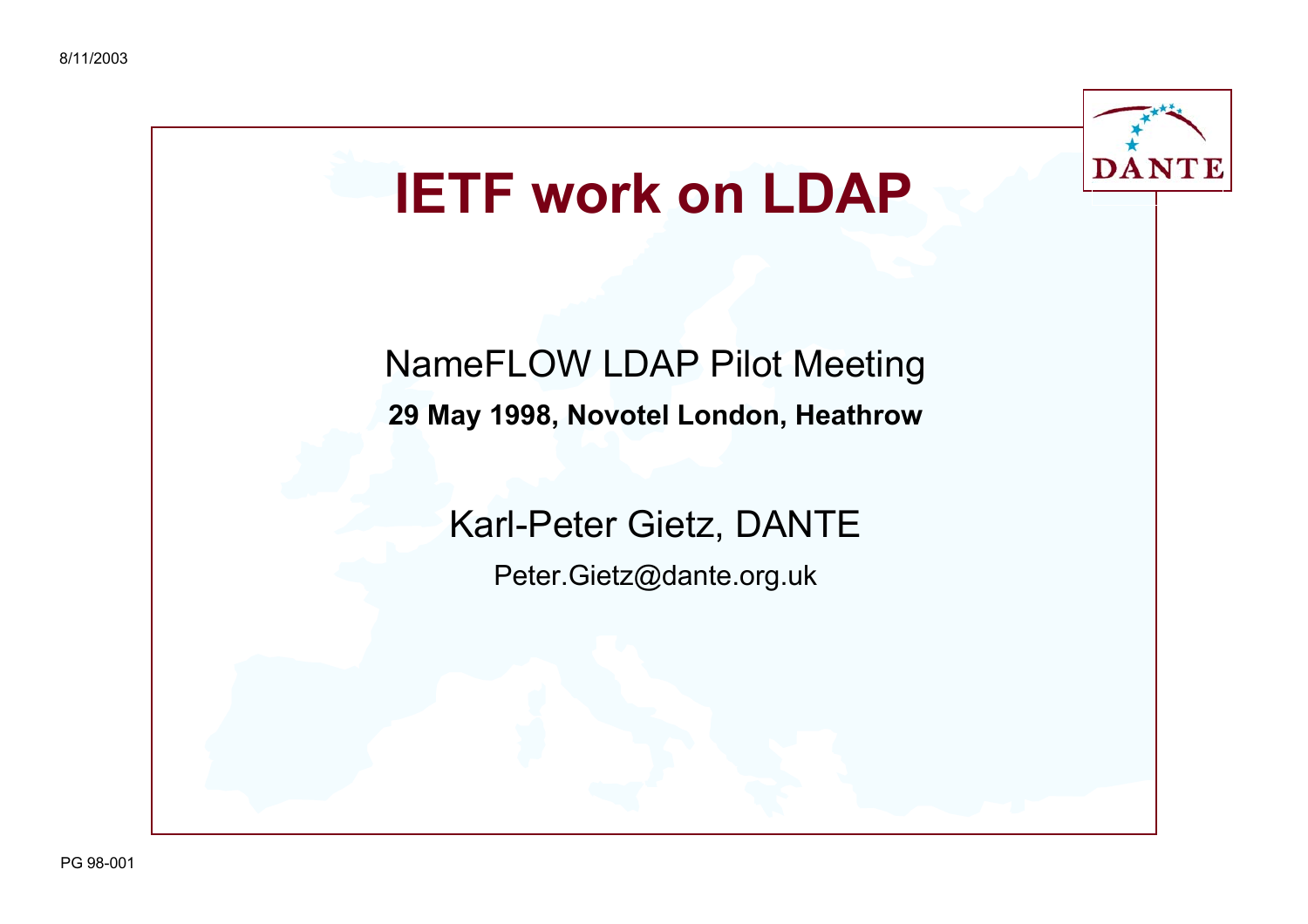

### **Working groups on LDAP**

- IDS Integrated Directory Services
- ASID Access, Searching and Indexing of Directories
- LSD LDAP Service Deployment
- LDAPEXT LDAP Extension
- FIND Common Index Protocol
- SCHEMA Schema Registration
- SVRLOC Service Location Protocol
- LDUP (LDAP Duplication)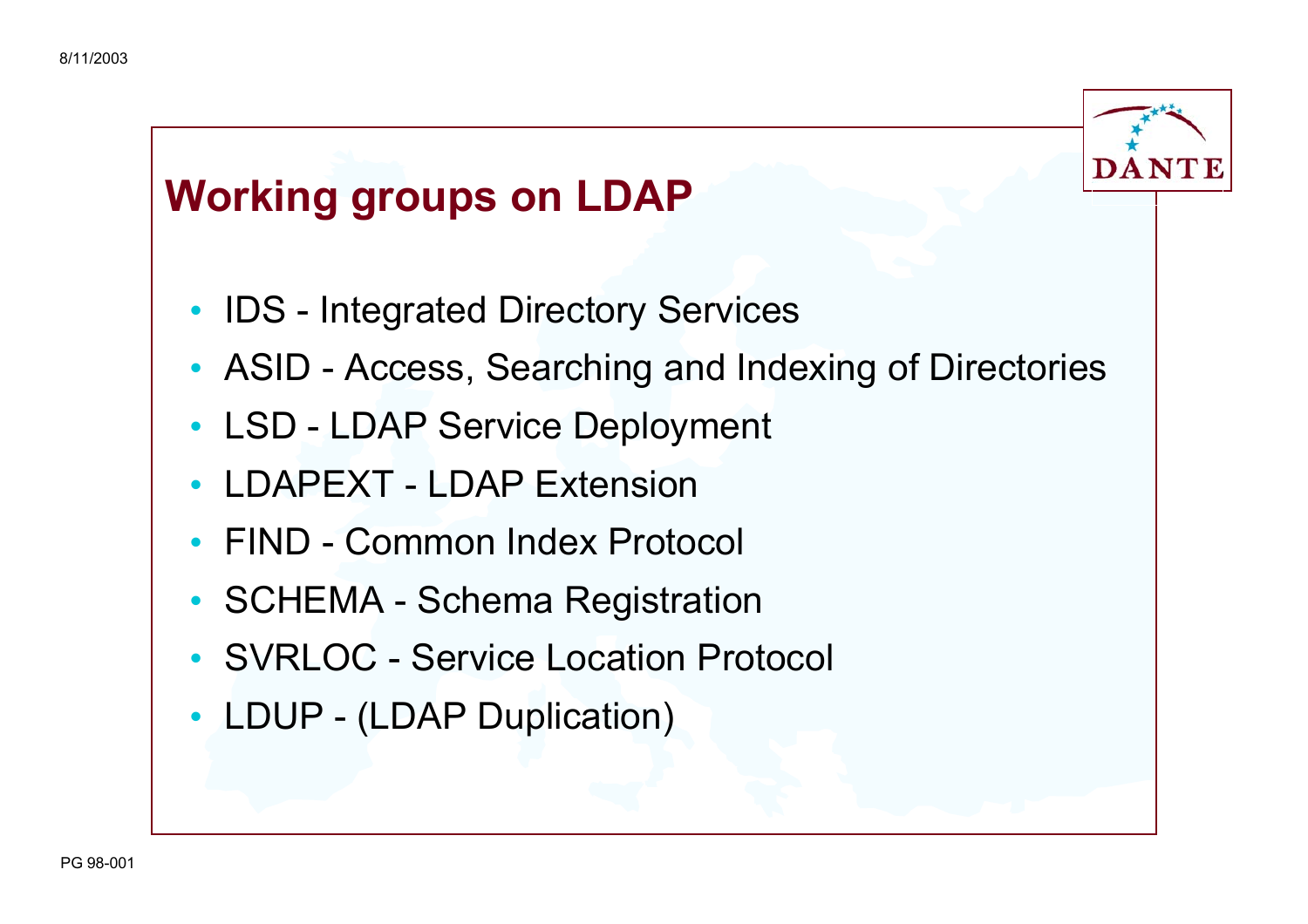

### **IDS - Integrated Directory Services**

- White Pages Services (RFCs 2148, 2218)
	- X.500, SLAPD, Whois++, PH
- X.500 Root Naming Context (RFC 2120)
- • DomainComponent in DN (RFC 2247, id idsdirnaming-04)
- Network Services (RFC 2219)
- Internet Nomenclator (RFCs 2258, 2259)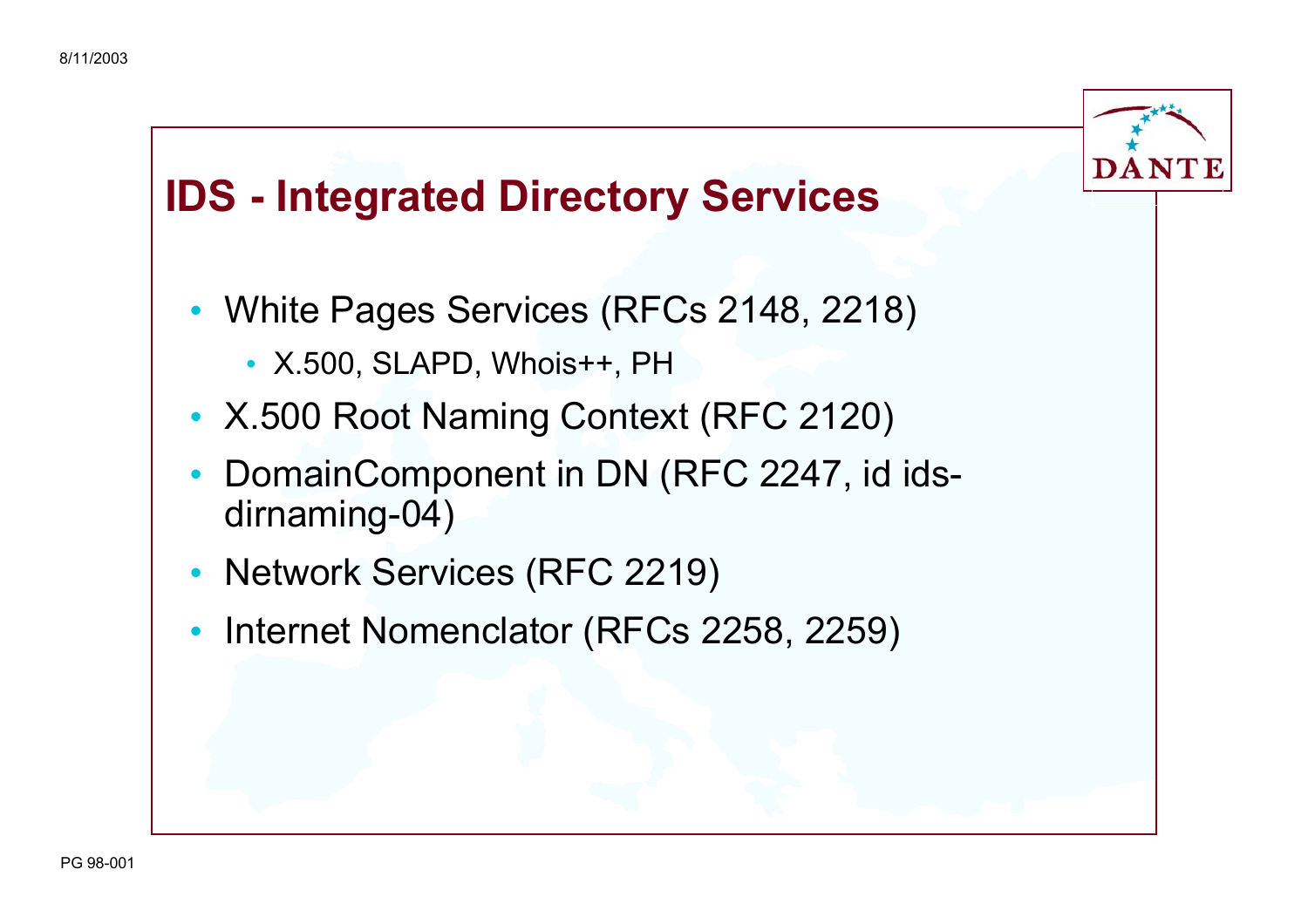### **ASID - Access, Searching and Indexing of Directories I: RFCs**

DA N'I

- LDAP v2 (RFCs 1777-1779, 1959, 1960)
	- Protocol, attribute syntax, DN, URL, filters
- CLDAPv2 (RFC 1798)
- LDAP v3 (RFCs 2251-2255)
	- UTF-8/ISO 10646, referrals, SASL, extensions
	- no secure update!
- URI (RFC 2079)
- Schema definitions (RFCs 1804, 2247, 2256)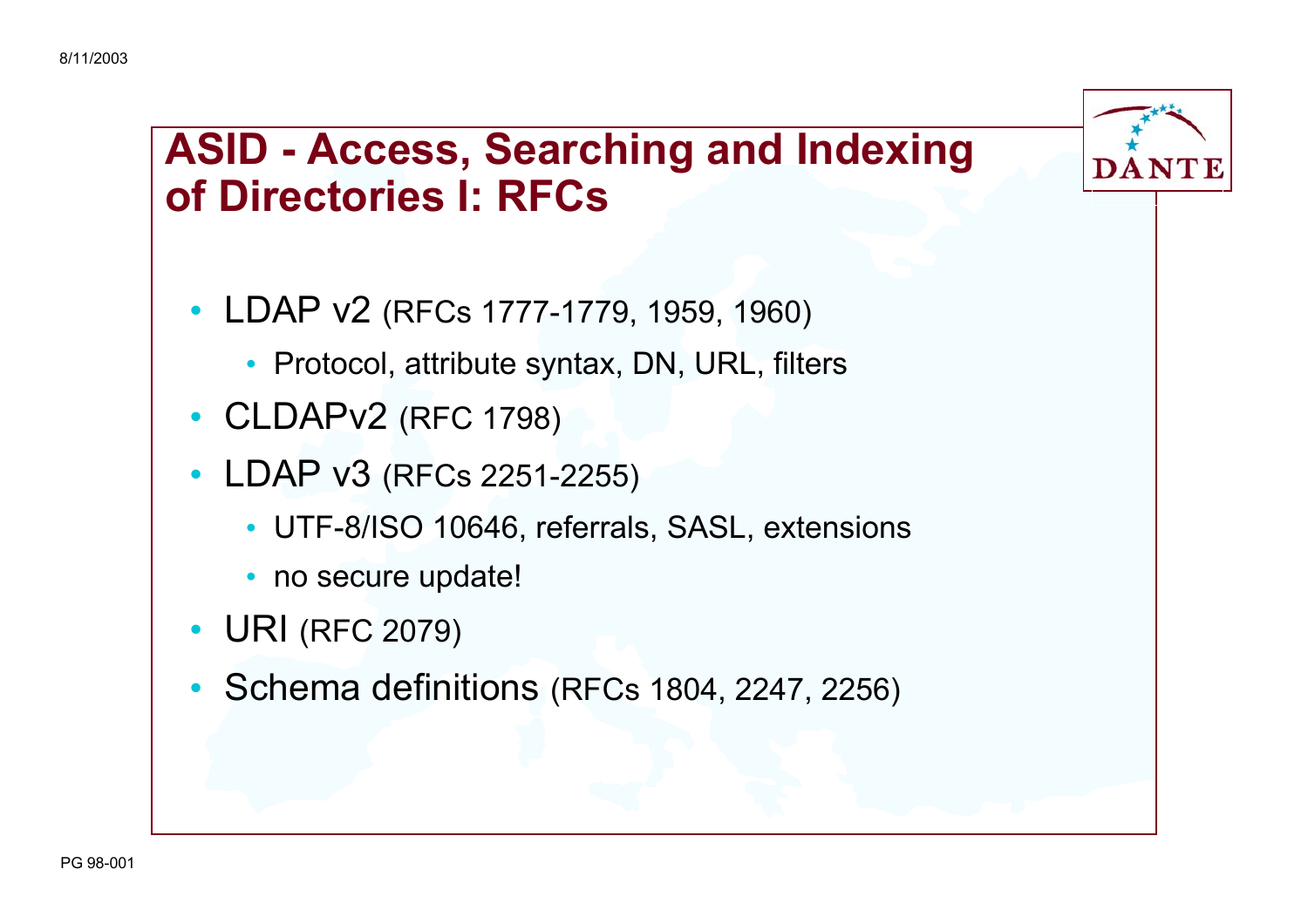

### **ASID II: Unfinished Work**

- = > LDAP Extensions WG
- $\bullet$ **Replication** 
	- LDAPv3 requirements (draft-weiser-replica-req-01) ==>LDUP
	- LDIF (draft-good-ldap-ldif-00)
	- •Change logging (draft-good-ldap-changelog-00)
	- Multi master replication (id asid-ldap-mult-mast-rep-02)
- MIME Content Type (id asid-mime-direct-07)
	- Profile for vCard (id asid-mime-vcard-06)
	- Profile for LDAP schema ==> Schema WG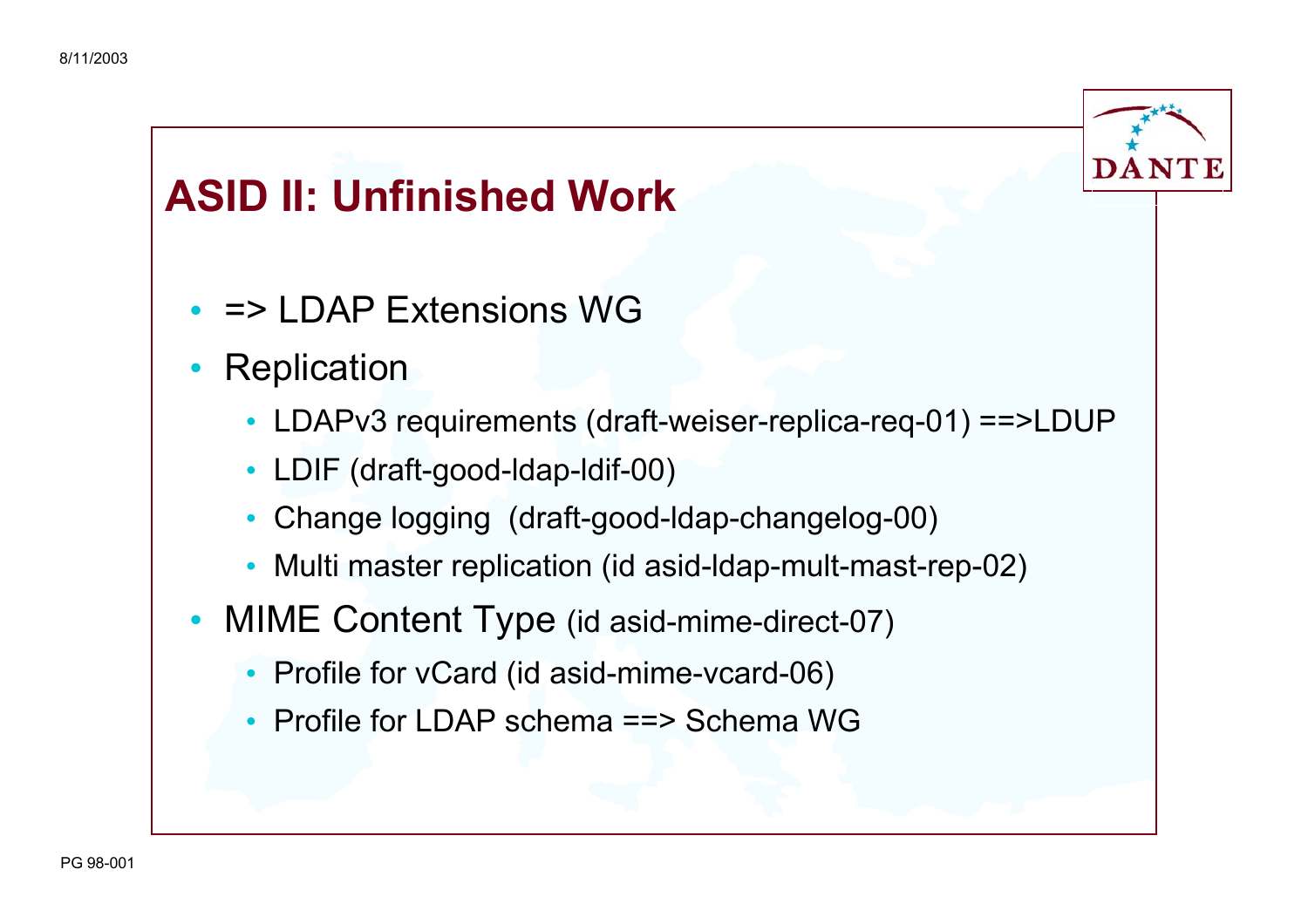

### **ASID III: What else?**

- •Caching (id asid-ldap-cache-01) outdated?
- $\bullet$ Schema (draft-smith-ldap-inetorgperson-00)
- Whois++ (ids asid-whois-schema-03, asid-whois-url-02, asid-whoispp-02)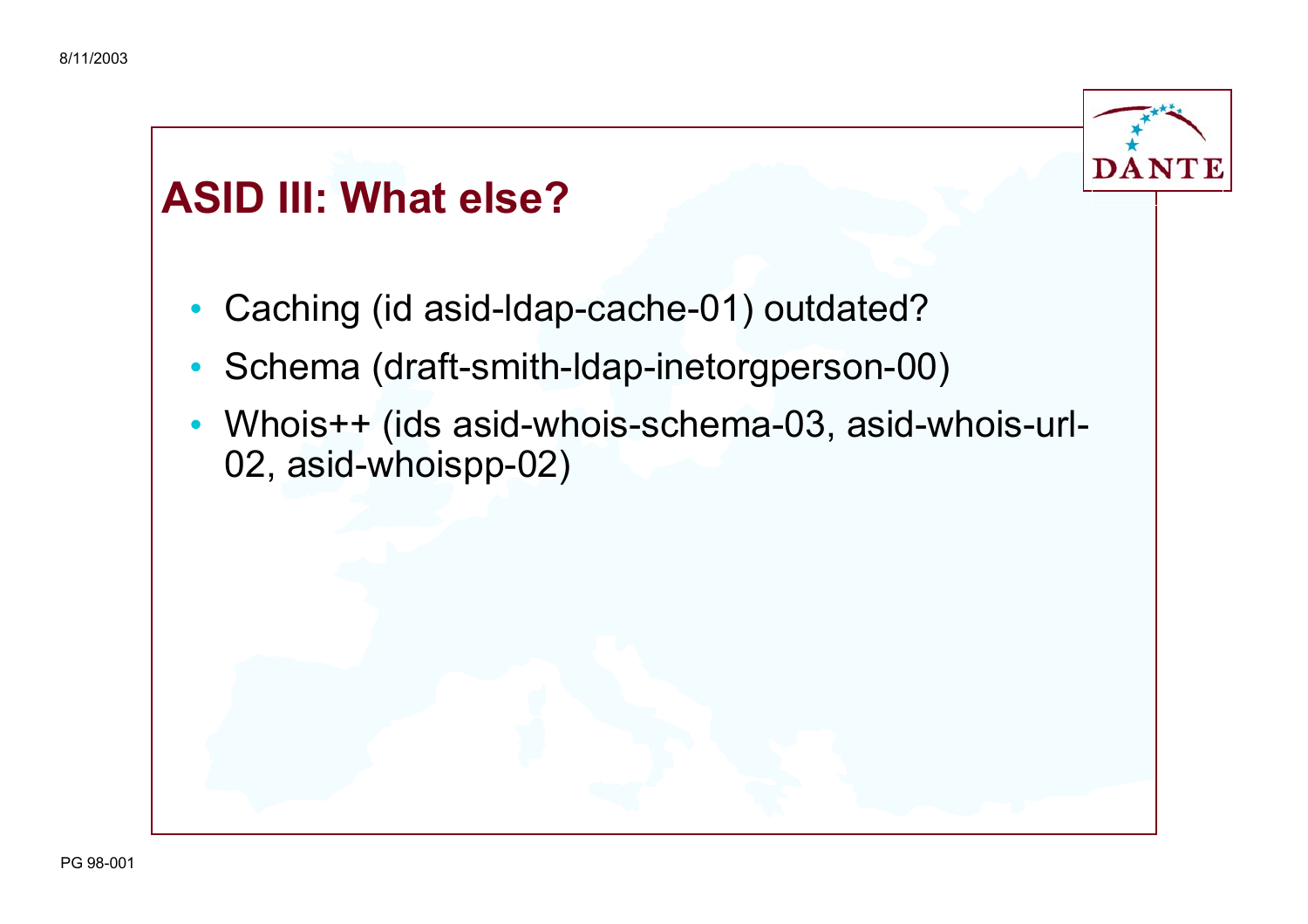

### **LSD - LDAP Service Deployment**

#### •Schema

- Minimum White Pages schema (id lsd-ldapv3-wp-00)
- $\bullet$ Guidelines (no id)
- Inconsistencies and mappings (no id)
- Locating LDAP servers
- (ids lsd-client-finding-00, lsd-server-finding-00)
- Naming and interconnectivity (id lsd-nandi-00)
- TISDAG reports (no id)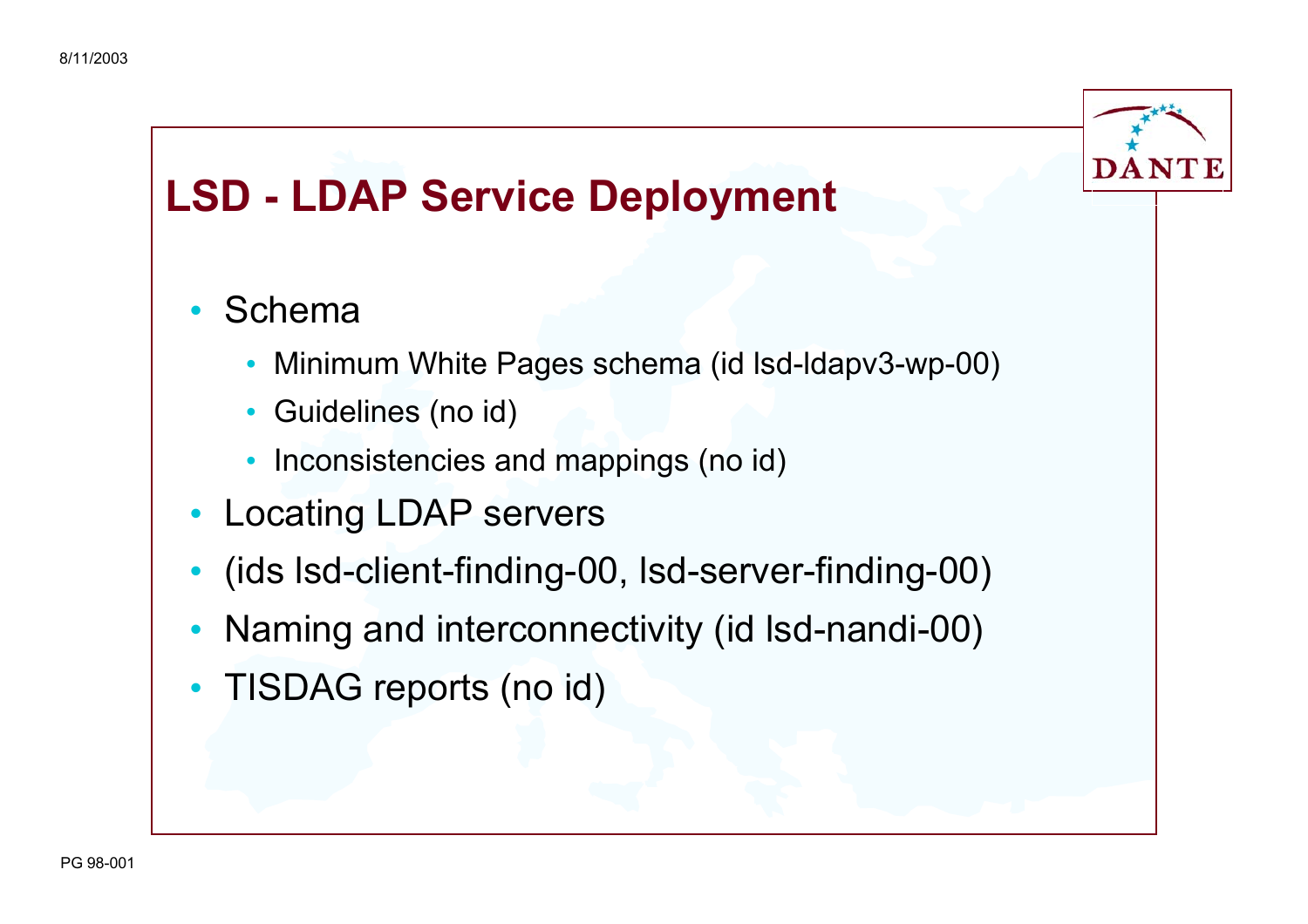

## **LDAPEXT - LDAP Extensions I: Security**

- • Authentication
	- • Minimum subset of LDAPv3 authentication methods (id ldapext-authmeth-01):
		- • anonymous authentication, SASL-CRAM-MD5, Start TLS with SASL EXTERNAL
	- TLS (id ldapext-ldapv3-tls-00)
- Acces controll
	- The modell: ACLs (id ldapext-acl-model-00)
	- •Requirements collection (id ldapext-acl-reqts-00)
- • Non-repudiation
	- Signed LDAP-operations (draft-hassler-ldapv3-secparam-00)
	- Signed Directory Information (id ldapext-sigops-00)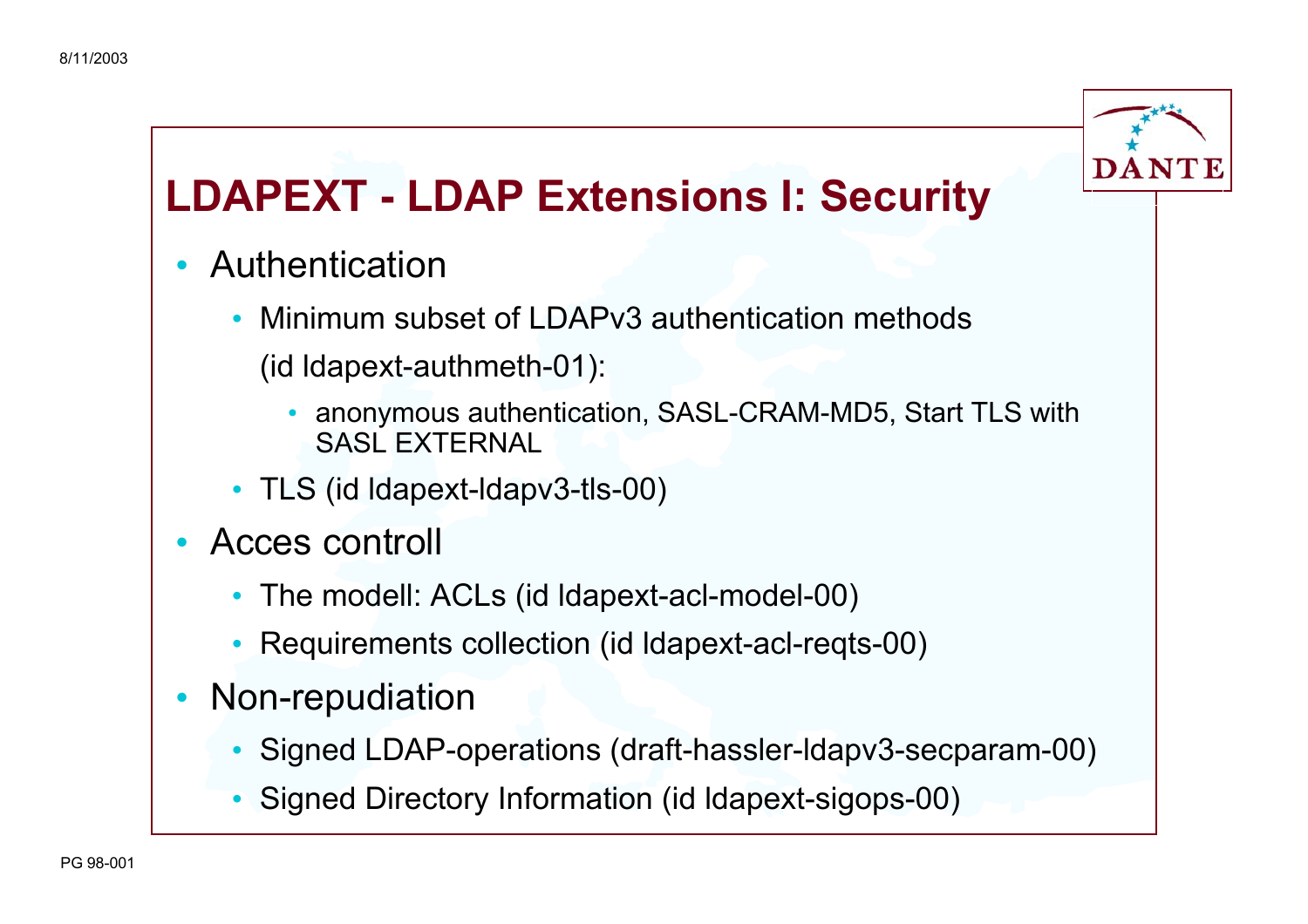

## **LDAPEXT II: Where and what to search**

- Knowledge reference
	- URI-Referral: attribute and objectclass (id ldapext-referral-00)
	- • URL-Referral: LDAP control (draft-watts-orbell-ldapext-x500 referrals)
	- Server discovery: co-operation with ==> Svrloc-WG
- Search results
	- Server side sorting (id ldapext-sorting-00)
	- •Simple paged results (id asid-ldapv3-simplepaged-02)
	- Persistant search (id ldapext-psearch-00)
	- Virtual list (id ldapext-ldapv3-vlv-01)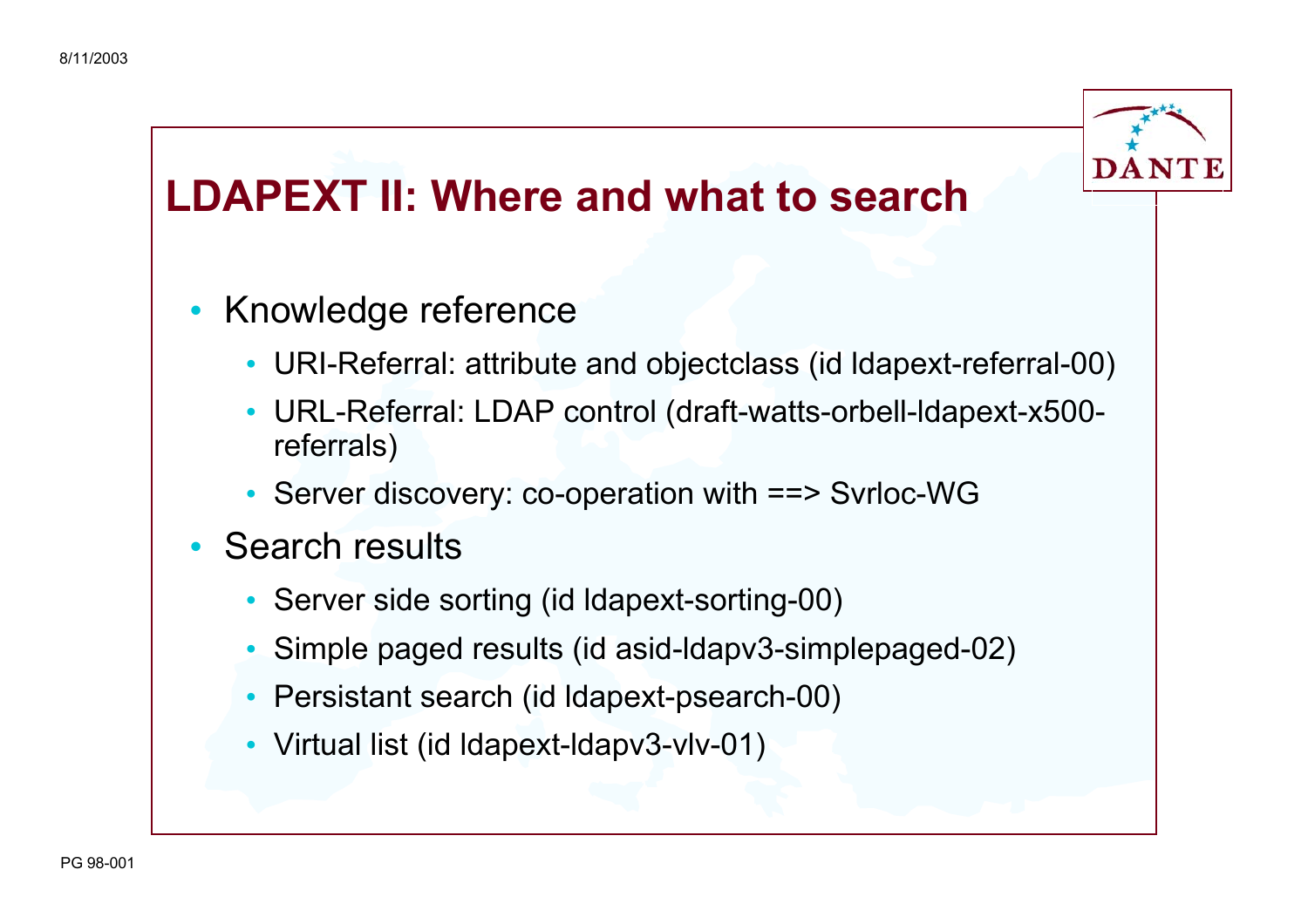

### **LDAPEXT III: Application Program Interfaces**

- LDAPv3 C API
	- C API definition (id ldapext-ldap-c-api-00)
		- includes LDAP extenden operations model
	- C API extensions
		- Extensions for persistant search (id ldapext-c-api-psearch-00)
		- Extensions for virtual lists (id ldapext-c-api-vlv-01)
- LDAPv3 Java API
	- Java API definition (id ldapext-ldap-java-api-01)
	- $\bullet$  Extensions for server sorting, persistant search and virtual lists (draft-weltman-ldap-java-controls-01)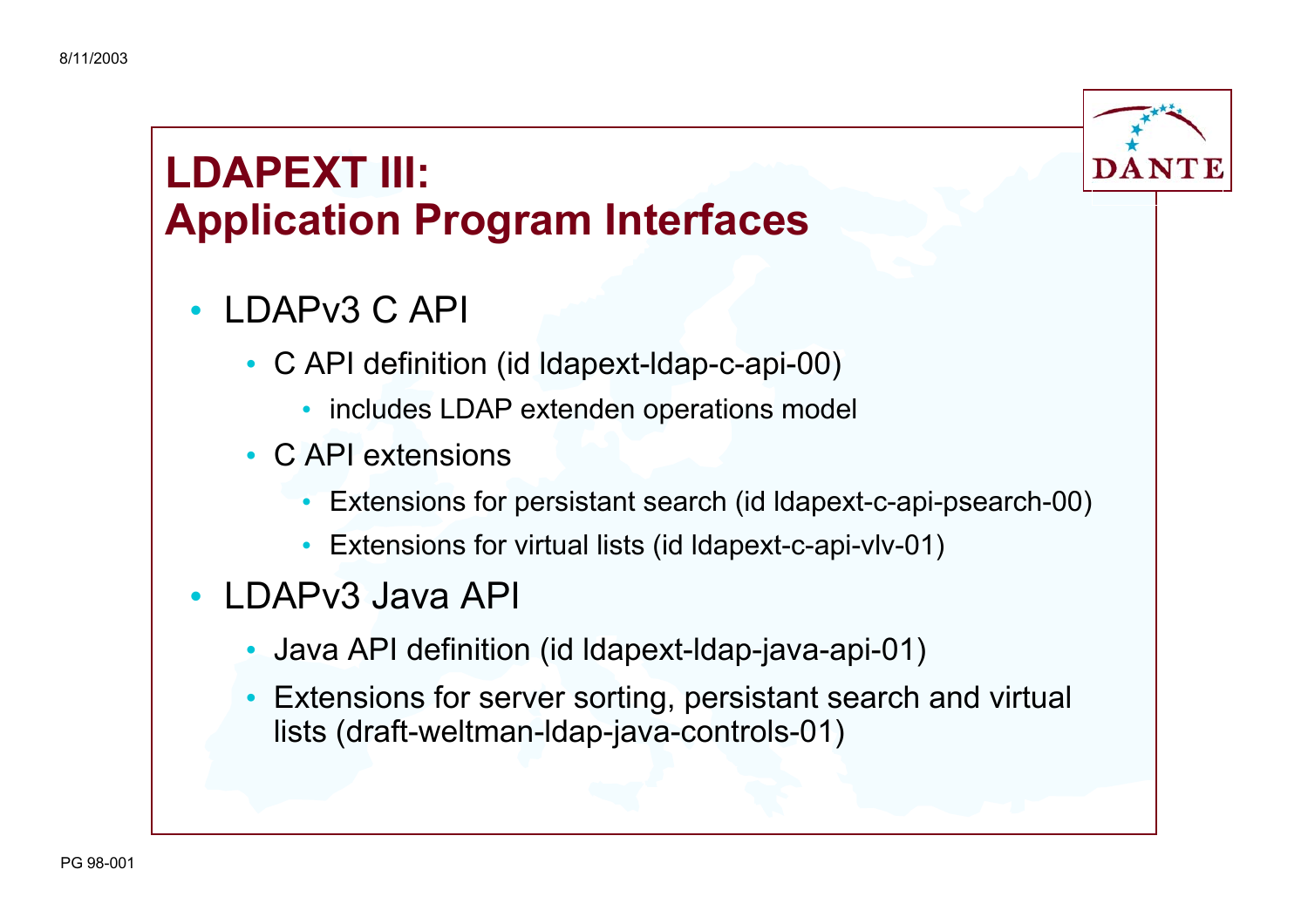

### **LDAPEXT IV: What else?**

- •Language tags (id ldapext-lang-00)
- Dynamic directories (id asid-ldapv3-dynamic-07)
- CLDAP v3 (no id)
- LDAP as Network Information Service (RFC 2307)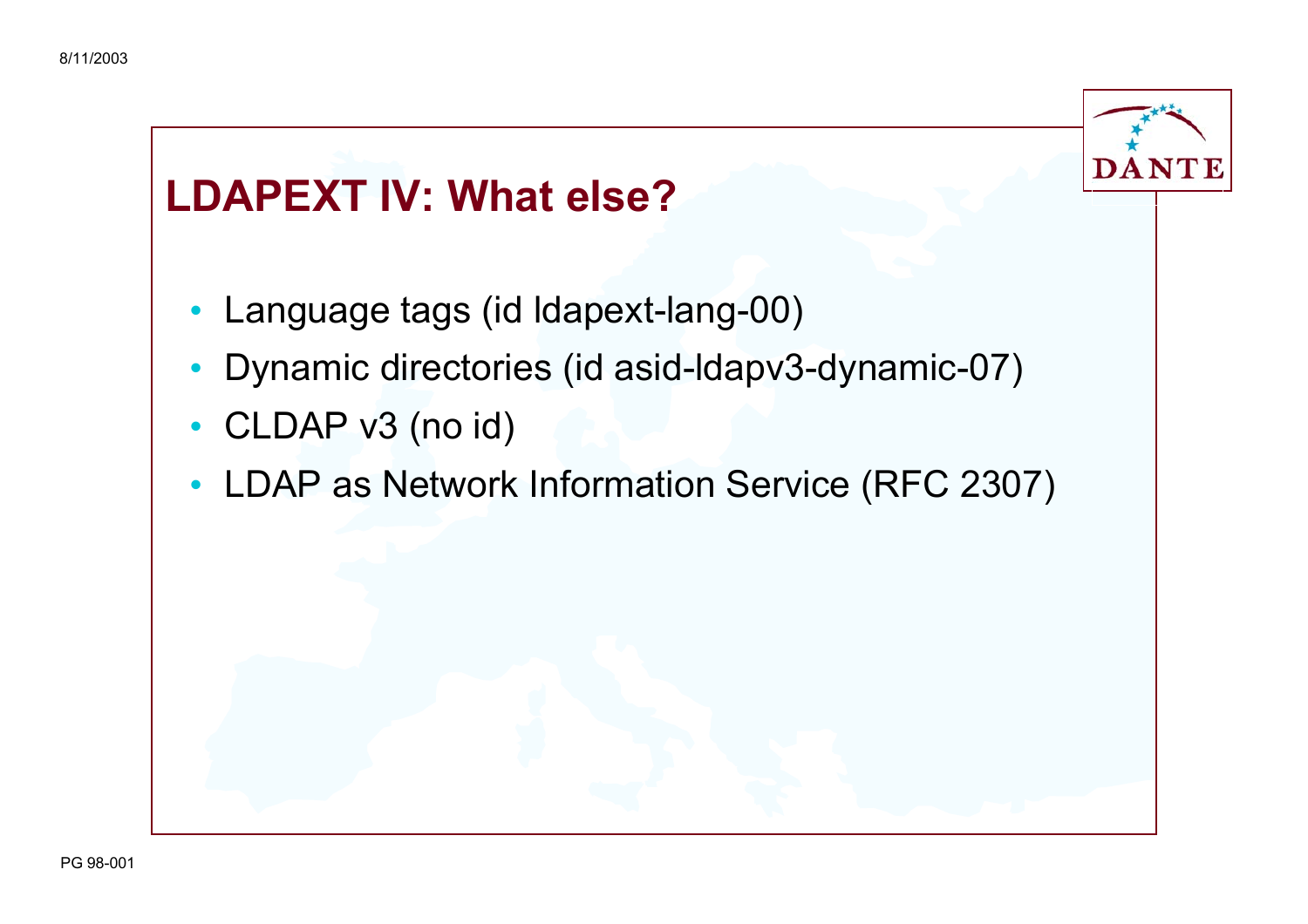

### **FIND Common Index Protocol**

- The architecture (id find-cip-arch-01)
- MIME object definitions (id find-cip-mime-02)
- Transport protocol (id find-cip-trans-00)
- Tagged Index Object (id find-cip-tagged-06)
- •• When will CIP become RFCs?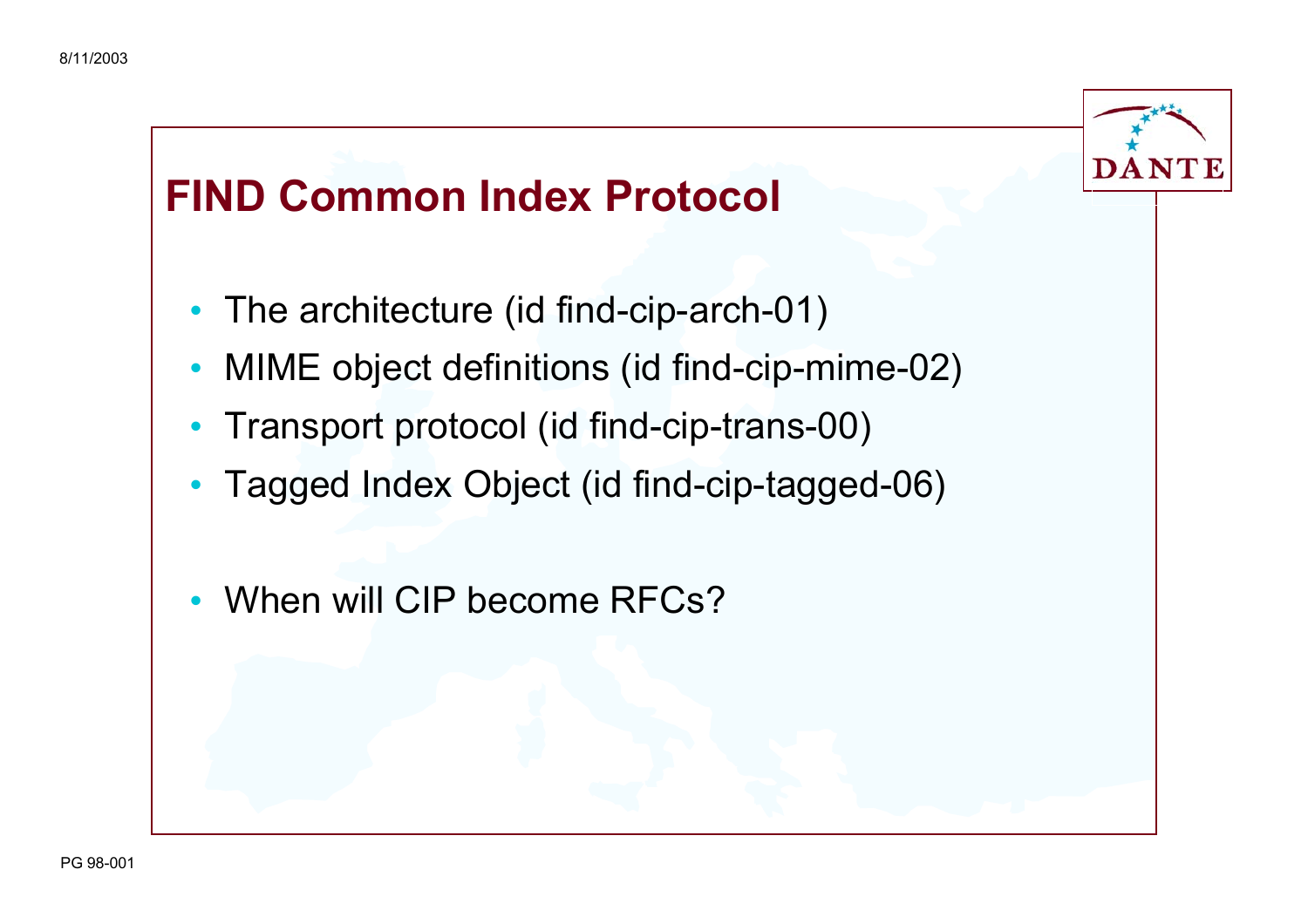

### **SCHEMA - Schema Registration**

- $\bullet$  Centralized registration of MIME directory schemata
	- Definition of directory schema listing procedure (id schemaproc-list-01)
	- • Requirements for a directory schema listing (id schemarqmts-list-01)
	- MIME profile for meta data (id schema-mime-metadata-01)
	- • MIME profiles for whois, whois++ and rwhois (ids schemawhois-00, schema-whoispp-00, schema-rwhois-00)
	- •MIME profile for LDAP (id schema-ldap-00)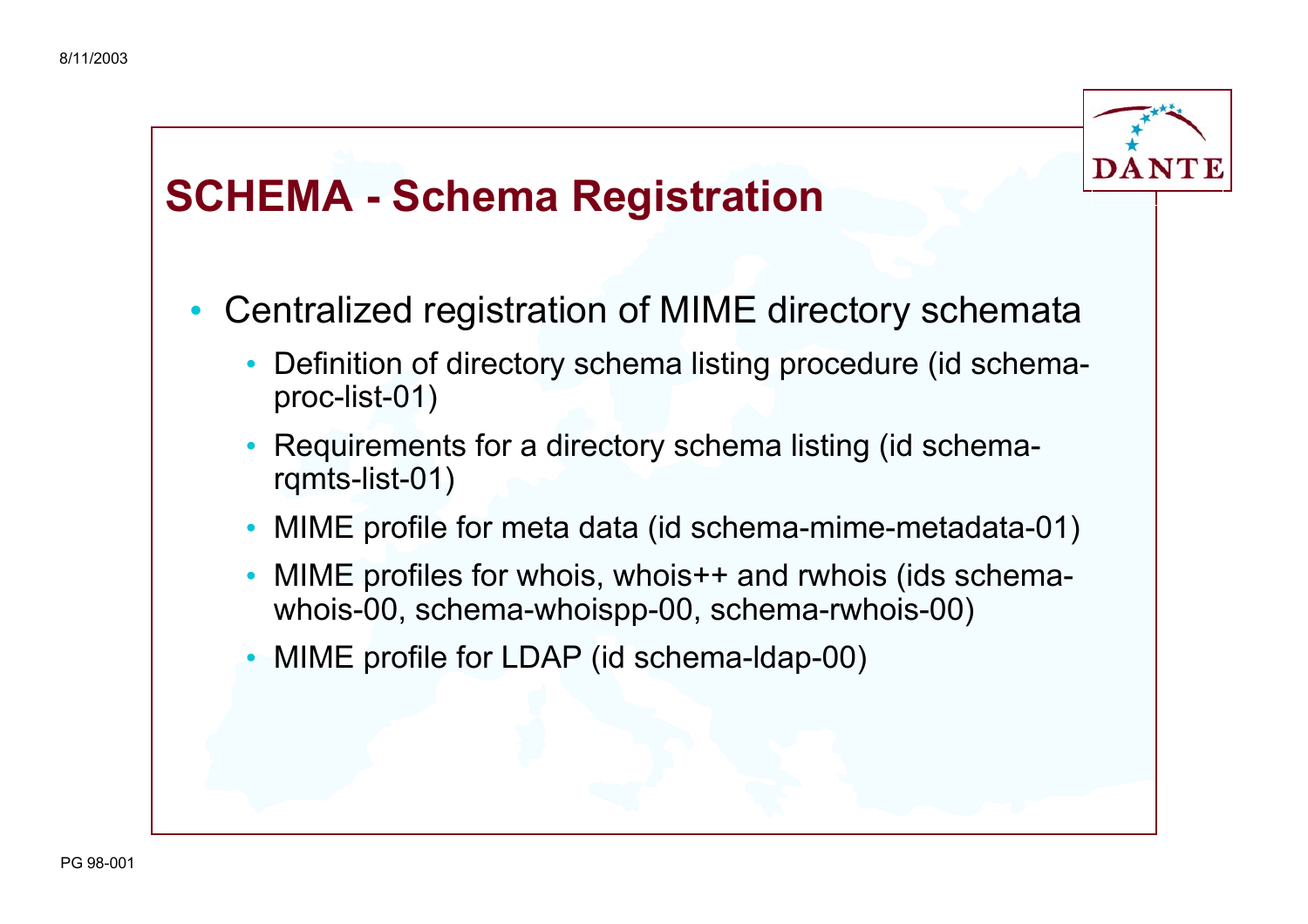

### **SVRLOC Service Location Protocol**

- • Definition of the SPL (RFC 2165)
	- Framework for the discovery and selection of network service
	- Dynamic configuration mechanism for applications in LANs
	- Not a global resolution system for the entire Internet
- Service discovery beyond SLP (id svrloc-discovery-06)
	- Aggregation of several concepts: SLP, "Sites" alias structure, DNS SRV records, "Well Known" alias, "service:" URLs
- Procedure of defining service types for the "service:" URLs (id svrloc-service-scheme-09)
- •Definition of conversion LDAP schema <-> "service:" URLs (id svrloc-template-conversion)